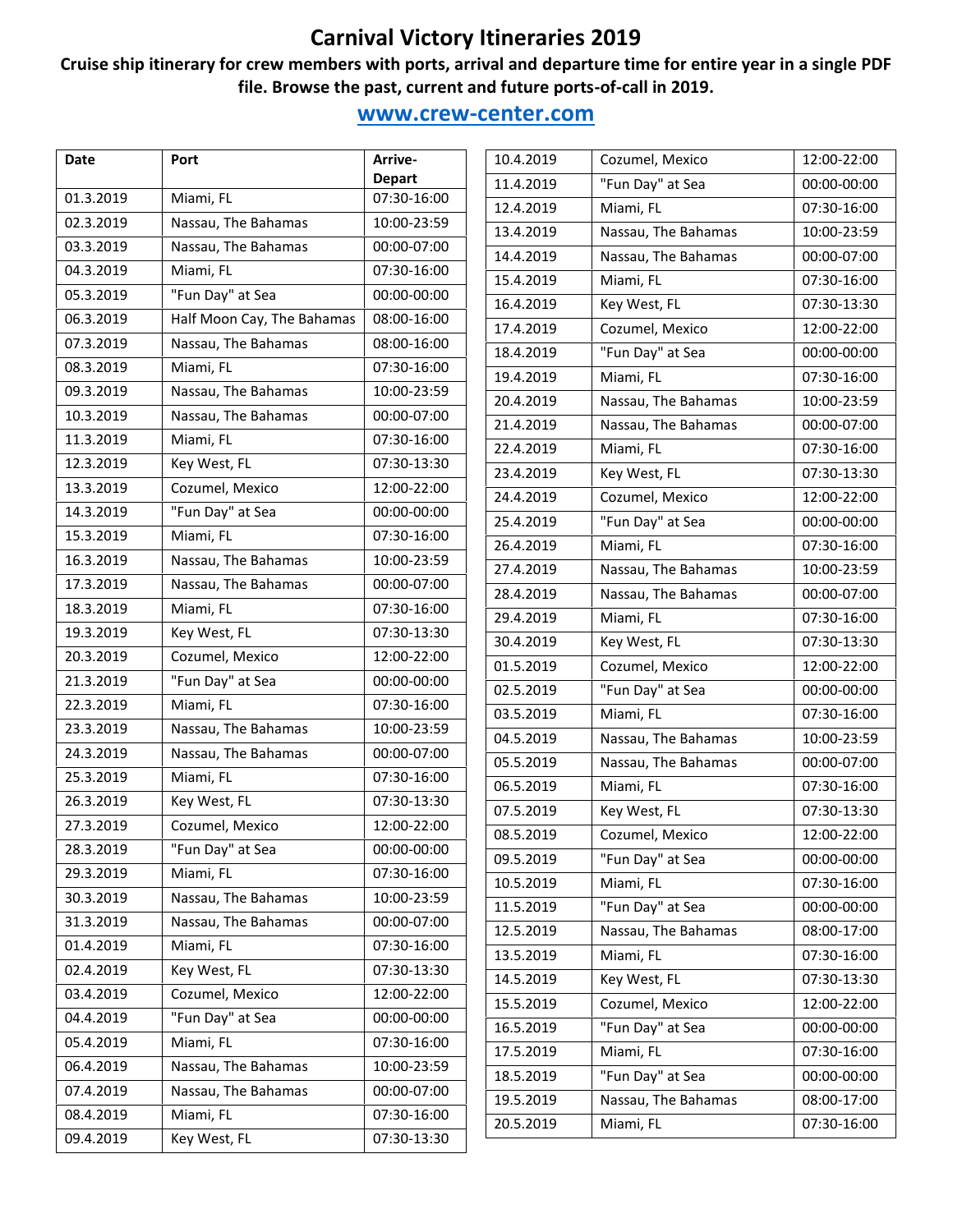#### **Cruise ship itinerary for crew members with ports, arrival and departure time for entire year in a single PDF file. Browse the past, current and future ports-of-call in 2019.**

| Cozumel, Mexico<br>12:00-22:00<br>02.7.2019<br>Key West, FL<br>"Fun Day" at Sea<br>00:00-00:00<br>03.7.2019<br>Cozumel, Mexico<br>"Fun Day" at Sea<br>07:30-16:00<br>04.7.2019<br>Miami, FL<br>"Fun Day" at Sea<br>Miami, FL<br>00:00-00:00<br>05.7.2019<br>"Fun Day" at Sea<br>Nassau, The Bahamas<br>06.7.2019<br>08:00-17:00<br>Miami, FL<br>07:30-16:00<br>07.7.2019<br>Nassau, The Bahamas<br>Key West, FL<br>07:30-13:30<br>08.7.2019<br>Miami, FL<br>09.7.2019<br>Cozumel, Mexico<br>12:00-22:00<br>Key West, FL<br>"Fun Day" at Sea<br>Cozumel, Mexico<br>00:00-00:00<br>10.7.2019<br>"Fun Day" at Sea<br>07:30-16:00<br>11.7.2019<br>Miami, FL<br>"Fun Day" at Sea<br>00:00-00:00<br>12.7.2019<br>Miami, FL<br>"Fun Day" at Sea<br>Nassau, The Bahamas<br>08:00-17:00<br>13.7.2019<br>Nassau, The Bahamas<br>Miami, FL<br>07:30-16:00<br>14.7.2019<br>Key West, FL<br>15.7.2019<br>Miami, FL<br>07:30-13:30<br>16.7.2019<br>Cozumel, Mexico<br>12:00-22:00<br>Key West, FL<br>"Fun Day" at Sea<br>Cozumel, Mexico<br>00:00-00:00<br>17.7.2019<br>"Fun Day" at Sea<br>Miami, FL<br>18.7.2019<br>07:30-16:00<br>"Fun Day" at Sea<br>00:00-00:00<br>19.7.2019<br>Miami, FL<br>"Fun Day" at Sea<br>Nassau, The Bahamas<br>08:00-17:00<br>20.7.2019<br>Miami, FL<br>21.7.2019<br>Nassau, The Bahamas<br>07:30-16:00<br>11.6.2019<br>Key West, FL<br>22.7.2019<br>Miami, FL<br>07:30-13:30<br>Cozumel, Mexico<br>23.7.2019<br>12:00-22:00<br>Key West, FL<br>"Fun Day" at Sea<br>00:00-00:00<br>24.7.2019<br>Cozumel, Mexico<br>"Fun Day" at Sea<br>Miami, FL<br>07:30-16:00<br>25.7.2019<br>"Fun Day" at Sea<br>00:00-00:00<br>26.7.2019<br>Miami, FL<br>"Fun Day" at Sea<br>Nassau, The Bahamas<br>08:00-17:00<br>27.7.2019<br>Nassau, The Bahamas<br>Miami, FL<br>07:30-16:00<br>28.7.2019<br>Key West, FL<br>07:30-13:30<br>Miami, FL<br>29.7.2019<br>Cozumel, Mexico<br>12:00-22:00<br>30.7.2019<br>Key West, FL<br>"Fun Day" at Sea<br>00:00-00:00<br>31.7.2019<br>Cozumel, Mexico<br>"Fun Day" at Sea<br>Miami, FL<br>07:30-16:00<br>01.8.2019<br>"Fun Day" at Sea<br>00:00-00:00<br>02.8.2019<br>Miami, FL<br>"Fun Day" at Sea<br>Nassau, The Bahamas<br>08:00-17:00<br>03.8.2019<br>04.8.2019<br>Miami, FL<br>07:30-16:00<br>Nassau, The Bahamas<br>Key West, FL<br>07:30-13:30<br>05.8.2019<br>Miami, FL<br>Cozumel, Mexico<br>12:00-22:00<br>06.8.2019<br>Key West, FL<br>"Fun Day" at Sea<br>00:00-00:00<br>07.8.2019<br>Cozumel, Mexico<br>"Fun Day" at Sea<br>Miami, FL<br>07:30-16:00<br>08.8.2019<br>"Fun Day" at Sea<br>00:00-00:00<br>09.8.2019<br>Miami, FL<br>"Fun Day" at Sea<br>Nassau, The Bahamas<br>08:00-17:00<br>10.8.2019 | 21.5.2019 | Key West, FL | 07:30-13:30 | 01.7.2019 | Miami, FL | 07:30-16:00 |
|----------------------------------------------------------------------------------------------------------------------------------------------------------------------------------------------------------------------------------------------------------------------------------------------------------------------------------------------------------------------------------------------------------------------------------------------------------------------------------------------------------------------------------------------------------------------------------------------------------------------------------------------------------------------------------------------------------------------------------------------------------------------------------------------------------------------------------------------------------------------------------------------------------------------------------------------------------------------------------------------------------------------------------------------------------------------------------------------------------------------------------------------------------------------------------------------------------------------------------------------------------------------------------------------------------------------------------------------------------------------------------------------------------------------------------------------------------------------------------------------------------------------------------------------------------------------------------------------------------------------------------------------------------------------------------------------------------------------------------------------------------------------------------------------------------------------------------------------------------------------------------------------------------------------------------------------------------------------------------------------------------------------------------------------------------------------------------------------------------------------------------------------------------------------------------------------------------------------------------------------------------------------------------------------------------------------------------------------------------------------------------------------------------------------------------------------------------------------------------------------------------------------------------------------------------------------------------------------------------------------------------------------------------|-----------|--------------|-------------|-----------|-----------|-------------|
|                                                                                                                                                                                                                                                                                                                                                                                                                                                                                                                                                                                                                                                                                                                                                                                                                                                                                                                                                                                                                                                                                                                                                                                                                                                                                                                                                                                                                                                                                                                                                                                                                                                                                                                                                                                                                                                                                                                                                                                                                                                                                                                                                                                                                                                                                                                                                                                                                                                                                                                                                                                                                                                          | 22.5.2019 |              |             |           |           | 07:30-13:30 |
|                                                                                                                                                                                                                                                                                                                                                                                                                                                                                                                                                                                                                                                                                                                                                                                                                                                                                                                                                                                                                                                                                                                                                                                                                                                                                                                                                                                                                                                                                                                                                                                                                                                                                                                                                                                                                                                                                                                                                                                                                                                                                                                                                                                                                                                                                                                                                                                                                                                                                                                                                                                                                                                          | 23.5.2019 |              |             |           |           | 12:00-22:00 |
|                                                                                                                                                                                                                                                                                                                                                                                                                                                                                                                                                                                                                                                                                                                                                                                                                                                                                                                                                                                                                                                                                                                                                                                                                                                                                                                                                                                                                                                                                                                                                                                                                                                                                                                                                                                                                                                                                                                                                                                                                                                                                                                                                                                                                                                                                                                                                                                                                                                                                                                                                                                                                                                          | 24.5.2019 |              |             |           |           | 00:00-00:00 |
|                                                                                                                                                                                                                                                                                                                                                                                                                                                                                                                                                                                                                                                                                                                                                                                                                                                                                                                                                                                                                                                                                                                                                                                                                                                                                                                                                                                                                                                                                                                                                                                                                                                                                                                                                                                                                                                                                                                                                                                                                                                                                                                                                                                                                                                                                                                                                                                                                                                                                                                                                                                                                                                          | 25.5.2019 |              |             |           |           | 07:30-16:00 |
|                                                                                                                                                                                                                                                                                                                                                                                                                                                                                                                                                                                                                                                                                                                                                                                                                                                                                                                                                                                                                                                                                                                                                                                                                                                                                                                                                                                                                                                                                                                                                                                                                                                                                                                                                                                                                                                                                                                                                                                                                                                                                                                                                                                                                                                                                                                                                                                                                                                                                                                                                                                                                                                          | 26.5.2019 |              |             |           |           | 00:00-00:00 |
|                                                                                                                                                                                                                                                                                                                                                                                                                                                                                                                                                                                                                                                                                                                                                                                                                                                                                                                                                                                                                                                                                                                                                                                                                                                                                                                                                                                                                                                                                                                                                                                                                                                                                                                                                                                                                                                                                                                                                                                                                                                                                                                                                                                                                                                                                                                                                                                                                                                                                                                                                                                                                                                          | 27.5.2019 |              |             |           |           | 08:00-17:00 |
|                                                                                                                                                                                                                                                                                                                                                                                                                                                                                                                                                                                                                                                                                                                                                                                                                                                                                                                                                                                                                                                                                                                                                                                                                                                                                                                                                                                                                                                                                                                                                                                                                                                                                                                                                                                                                                                                                                                                                                                                                                                                                                                                                                                                                                                                                                                                                                                                                                                                                                                                                                                                                                                          | 28.5.2019 |              |             |           |           | 07:30-16:00 |
|                                                                                                                                                                                                                                                                                                                                                                                                                                                                                                                                                                                                                                                                                                                                                                                                                                                                                                                                                                                                                                                                                                                                                                                                                                                                                                                                                                                                                                                                                                                                                                                                                                                                                                                                                                                                                                                                                                                                                                                                                                                                                                                                                                                                                                                                                                                                                                                                                                                                                                                                                                                                                                                          | 29.5.2019 |              |             |           |           | 07:30-13:30 |
|                                                                                                                                                                                                                                                                                                                                                                                                                                                                                                                                                                                                                                                                                                                                                                                                                                                                                                                                                                                                                                                                                                                                                                                                                                                                                                                                                                                                                                                                                                                                                                                                                                                                                                                                                                                                                                                                                                                                                                                                                                                                                                                                                                                                                                                                                                                                                                                                                                                                                                                                                                                                                                                          | 30.5.2019 |              |             |           |           | 12:00-22:00 |
|                                                                                                                                                                                                                                                                                                                                                                                                                                                                                                                                                                                                                                                                                                                                                                                                                                                                                                                                                                                                                                                                                                                                                                                                                                                                                                                                                                                                                                                                                                                                                                                                                                                                                                                                                                                                                                                                                                                                                                                                                                                                                                                                                                                                                                                                                                                                                                                                                                                                                                                                                                                                                                                          | 31.5.2019 |              |             |           |           | 00:00-00:00 |
|                                                                                                                                                                                                                                                                                                                                                                                                                                                                                                                                                                                                                                                                                                                                                                                                                                                                                                                                                                                                                                                                                                                                                                                                                                                                                                                                                                                                                                                                                                                                                                                                                                                                                                                                                                                                                                                                                                                                                                                                                                                                                                                                                                                                                                                                                                                                                                                                                                                                                                                                                                                                                                                          | 01.6.2019 |              |             |           |           | 07:30-16:00 |
|                                                                                                                                                                                                                                                                                                                                                                                                                                                                                                                                                                                                                                                                                                                                                                                                                                                                                                                                                                                                                                                                                                                                                                                                                                                                                                                                                                                                                                                                                                                                                                                                                                                                                                                                                                                                                                                                                                                                                                                                                                                                                                                                                                                                                                                                                                                                                                                                                                                                                                                                                                                                                                                          | 02.6.2019 |              |             |           |           | 00:00-00:00 |
|                                                                                                                                                                                                                                                                                                                                                                                                                                                                                                                                                                                                                                                                                                                                                                                                                                                                                                                                                                                                                                                                                                                                                                                                                                                                                                                                                                                                                                                                                                                                                                                                                                                                                                                                                                                                                                                                                                                                                                                                                                                                                                                                                                                                                                                                                                                                                                                                                                                                                                                                                                                                                                                          | 03.6.2019 |              |             |           |           | 08:00-17:00 |
|                                                                                                                                                                                                                                                                                                                                                                                                                                                                                                                                                                                                                                                                                                                                                                                                                                                                                                                                                                                                                                                                                                                                                                                                                                                                                                                                                                                                                                                                                                                                                                                                                                                                                                                                                                                                                                                                                                                                                                                                                                                                                                                                                                                                                                                                                                                                                                                                                                                                                                                                                                                                                                                          | 04.6.2019 |              |             |           |           | 07:30-16:00 |
|                                                                                                                                                                                                                                                                                                                                                                                                                                                                                                                                                                                                                                                                                                                                                                                                                                                                                                                                                                                                                                                                                                                                                                                                                                                                                                                                                                                                                                                                                                                                                                                                                                                                                                                                                                                                                                                                                                                                                                                                                                                                                                                                                                                                                                                                                                                                                                                                                                                                                                                                                                                                                                                          | 05.6.2019 |              |             |           |           | 07:30-13:30 |
|                                                                                                                                                                                                                                                                                                                                                                                                                                                                                                                                                                                                                                                                                                                                                                                                                                                                                                                                                                                                                                                                                                                                                                                                                                                                                                                                                                                                                                                                                                                                                                                                                                                                                                                                                                                                                                                                                                                                                                                                                                                                                                                                                                                                                                                                                                                                                                                                                                                                                                                                                                                                                                                          | 06.6.2019 |              |             |           |           | 12:00-22:00 |
|                                                                                                                                                                                                                                                                                                                                                                                                                                                                                                                                                                                                                                                                                                                                                                                                                                                                                                                                                                                                                                                                                                                                                                                                                                                                                                                                                                                                                                                                                                                                                                                                                                                                                                                                                                                                                                                                                                                                                                                                                                                                                                                                                                                                                                                                                                                                                                                                                                                                                                                                                                                                                                                          | 07.6.2019 |              |             |           |           | 00:00-00:00 |
|                                                                                                                                                                                                                                                                                                                                                                                                                                                                                                                                                                                                                                                                                                                                                                                                                                                                                                                                                                                                                                                                                                                                                                                                                                                                                                                                                                                                                                                                                                                                                                                                                                                                                                                                                                                                                                                                                                                                                                                                                                                                                                                                                                                                                                                                                                                                                                                                                                                                                                                                                                                                                                                          | 08.6.2019 |              |             |           |           | 07:30-16:00 |
|                                                                                                                                                                                                                                                                                                                                                                                                                                                                                                                                                                                                                                                                                                                                                                                                                                                                                                                                                                                                                                                                                                                                                                                                                                                                                                                                                                                                                                                                                                                                                                                                                                                                                                                                                                                                                                                                                                                                                                                                                                                                                                                                                                                                                                                                                                                                                                                                                                                                                                                                                                                                                                                          | 09.6.2019 |              |             |           |           | 00:00-00:00 |
|                                                                                                                                                                                                                                                                                                                                                                                                                                                                                                                                                                                                                                                                                                                                                                                                                                                                                                                                                                                                                                                                                                                                                                                                                                                                                                                                                                                                                                                                                                                                                                                                                                                                                                                                                                                                                                                                                                                                                                                                                                                                                                                                                                                                                                                                                                                                                                                                                                                                                                                                                                                                                                                          | 10.6.2019 |              |             |           |           | 08:00-17:00 |
|                                                                                                                                                                                                                                                                                                                                                                                                                                                                                                                                                                                                                                                                                                                                                                                                                                                                                                                                                                                                                                                                                                                                                                                                                                                                                                                                                                                                                                                                                                                                                                                                                                                                                                                                                                                                                                                                                                                                                                                                                                                                                                                                                                                                                                                                                                                                                                                                                                                                                                                                                                                                                                                          |           |              |             |           |           | 07:30-16:00 |
|                                                                                                                                                                                                                                                                                                                                                                                                                                                                                                                                                                                                                                                                                                                                                                                                                                                                                                                                                                                                                                                                                                                                                                                                                                                                                                                                                                                                                                                                                                                                                                                                                                                                                                                                                                                                                                                                                                                                                                                                                                                                                                                                                                                                                                                                                                                                                                                                                                                                                                                                                                                                                                                          | 12.6.2019 |              |             |           |           | 07:30-13:30 |
|                                                                                                                                                                                                                                                                                                                                                                                                                                                                                                                                                                                                                                                                                                                                                                                                                                                                                                                                                                                                                                                                                                                                                                                                                                                                                                                                                                                                                                                                                                                                                                                                                                                                                                                                                                                                                                                                                                                                                                                                                                                                                                                                                                                                                                                                                                                                                                                                                                                                                                                                                                                                                                                          | 13.6.2019 |              |             |           |           | 12:00-22:00 |
|                                                                                                                                                                                                                                                                                                                                                                                                                                                                                                                                                                                                                                                                                                                                                                                                                                                                                                                                                                                                                                                                                                                                                                                                                                                                                                                                                                                                                                                                                                                                                                                                                                                                                                                                                                                                                                                                                                                                                                                                                                                                                                                                                                                                                                                                                                                                                                                                                                                                                                                                                                                                                                                          | 14.6.2019 |              |             |           |           | 00:00-00:00 |
|                                                                                                                                                                                                                                                                                                                                                                                                                                                                                                                                                                                                                                                                                                                                                                                                                                                                                                                                                                                                                                                                                                                                                                                                                                                                                                                                                                                                                                                                                                                                                                                                                                                                                                                                                                                                                                                                                                                                                                                                                                                                                                                                                                                                                                                                                                                                                                                                                                                                                                                                                                                                                                                          | 15.6.2019 |              |             |           |           | 07:30-16:00 |
|                                                                                                                                                                                                                                                                                                                                                                                                                                                                                                                                                                                                                                                                                                                                                                                                                                                                                                                                                                                                                                                                                                                                                                                                                                                                                                                                                                                                                                                                                                                                                                                                                                                                                                                                                                                                                                                                                                                                                                                                                                                                                                                                                                                                                                                                                                                                                                                                                                                                                                                                                                                                                                                          | 16.6.2019 |              |             |           |           | 00:00-00:00 |
|                                                                                                                                                                                                                                                                                                                                                                                                                                                                                                                                                                                                                                                                                                                                                                                                                                                                                                                                                                                                                                                                                                                                                                                                                                                                                                                                                                                                                                                                                                                                                                                                                                                                                                                                                                                                                                                                                                                                                                                                                                                                                                                                                                                                                                                                                                                                                                                                                                                                                                                                                                                                                                                          | 17.6.2019 |              |             |           |           | 08:00-17:00 |
|                                                                                                                                                                                                                                                                                                                                                                                                                                                                                                                                                                                                                                                                                                                                                                                                                                                                                                                                                                                                                                                                                                                                                                                                                                                                                                                                                                                                                                                                                                                                                                                                                                                                                                                                                                                                                                                                                                                                                                                                                                                                                                                                                                                                                                                                                                                                                                                                                                                                                                                                                                                                                                                          | 18.6.2019 |              |             |           |           | 07:30-16:00 |
|                                                                                                                                                                                                                                                                                                                                                                                                                                                                                                                                                                                                                                                                                                                                                                                                                                                                                                                                                                                                                                                                                                                                                                                                                                                                                                                                                                                                                                                                                                                                                                                                                                                                                                                                                                                                                                                                                                                                                                                                                                                                                                                                                                                                                                                                                                                                                                                                                                                                                                                                                                                                                                                          | 19.6.2019 |              |             |           |           | 07:30-13:30 |
|                                                                                                                                                                                                                                                                                                                                                                                                                                                                                                                                                                                                                                                                                                                                                                                                                                                                                                                                                                                                                                                                                                                                                                                                                                                                                                                                                                                                                                                                                                                                                                                                                                                                                                                                                                                                                                                                                                                                                                                                                                                                                                                                                                                                                                                                                                                                                                                                                                                                                                                                                                                                                                                          | 20.6.2019 |              |             |           |           | 12:00-22:00 |
|                                                                                                                                                                                                                                                                                                                                                                                                                                                                                                                                                                                                                                                                                                                                                                                                                                                                                                                                                                                                                                                                                                                                                                                                                                                                                                                                                                                                                                                                                                                                                                                                                                                                                                                                                                                                                                                                                                                                                                                                                                                                                                                                                                                                                                                                                                                                                                                                                                                                                                                                                                                                                                                          | 21.6.2019 |              |             |           |           | 00:00-00:00 |
|                                                                                                                                                                                                                                                                                                                                                                                                                                                                                                                                                                                                                                                                                                                                                                                                                                                                                                                                                                                                                                                                                                                                                                                                                                                                                                                                                                                                                                                                                                                                                                                                                                                                                                                                                                                                                                                                                                                                                                                                                                                                                                                                                                                                                                                                                                                                                                                                                                                                                                                                                                                                                                                          | 22.6.2019 |              |             |           |           | 07:30-16:00 |
|                                                                                                                                                                                                                                                                                                                                                                                                                                                                                                                                                                                                                                                                                                                                                                                                                                                                                                                                                                                                                                                                                                                                                                                                                                                                                                                                                                                                                                                                                                                                                                                                                                                                                                                                                                                                                                                                                                                                                                                                                                                                                                                                                                                                                                                                                                                                                                                                                                                                                                                                                                                                                                                          | 23.6.2019 |              |             |           |           | 00:00-00:00 |
|                                                                                                                                                                                                                                                                                                                                                                                                                                                                                                                                                                                                                                                                                                                                                                                                                                                                                                                                                                                                                                                                                                                                                                                                                                                                                                                                                                                                                                                                                                                                                                                                                                                                                                                                                                                                                                                                                                                                                                                                                                                                                                                                                                                                                                                                                                                                                                                                                                                                                                                                                                                                                                                          | 24.6.2019 |              |             |           |           | 08:00-17:00 |
|                                                                                                                                                                                                                                                                                                                                                                                                                                                                                                                                                                                                                                                                                                                                                                                                                                                                                                                                                                                                                                                                                                                                                                                                                                                                                                                                                                                                                                                                                                                                                                                                                                                                                                                                                                                                                                                                                                                                                                                                                                                                                                                                                                                                                                                                                                                                                                                                                                                                                                                                                                                                                                                          | 25.6.2019 |              |             |           |           | 07:30-16:00 |
|                                                                                                                                                                                                                                                                                                                                                                                                                                                                                                                                                                                                                                                                                                                                                                                                                                                                                                                                                                                                                                                                                                                                                                                                                                                                                                                                                                                                                                                                                                                                                                                                                                                                                                                                                                                                                                                                                                                                                                                                                                                                                                                                                                                                                                                                                                                                                                                                                                                                                                                                                                                                                                                          | 26.6.2019 |              |             |           |           | 07:30-13:30 |
|                                                                                                                                                                                                                                                                                                                                                                                                                                                                                                                                                                                                                                                                                                                                                                                                                                                                                                                                                                                                                                                                                                                                                                                                                                                                                                                                                                                                                                                                                                                                                                                                                                                                                                                                                                                                                                                                                                                                                                                                                                                                                                                                                                                                                                                                                                                                                                                                                                                                                                                                                                                                                                                          | 27.6.2019 |              |             |           |           | 12:00-22:00 |
|                                                                                                                                                                                                                                                                                                                                                                                                                                                                                                                                                                                                                                                                                                                                                                                                                                                                                                                                                                                                                                                                                                                                                                                                                                                                                                                                                                                                                                                                                                                                                                                                                                                                                                                                                                                                                                                                                                                                                                                                                                                                                                                                                                                                                                                                                                                                                                                                                                                                                                                                                                                                                                                          | 28.6.2019 |              |             |           |           | 00:00-00:00 |
|                                                                                                                                                                                                                                                                                                                                                                                                                                                                                                                                                                                                                                                                                                                                                                                                                                                                                                                                                                                                                                                                                                                                                                                                                                                                                                                                                                                                                                                                                                                                                                                                                                                                                                                                                                                                                                                                                                                                                                                                                                                                                                                                                                                                                                                                                                                                                                                                                                                                                                                                                                                                                                                          | 29.6.2019 |              |             |           |           | 07:30-16:00 |
|                                                                                                                                                                                                                                                                                                                                                                                                                                                                                                                                                                                                                                                                                                                                                                                                                                                                                                                                                                                                                                                                                                                                                                                                                                                                                                                                                                                                                                                                                                                                                                                                                                                                                                                                                                                                                                                                                                                                                                                                                                                                                                                                                                                                                                                                                                                                                                                                                                                                                                                                                                                                                                                          | 30.6.2019 |              |             |           |           | 00:00-00:00 |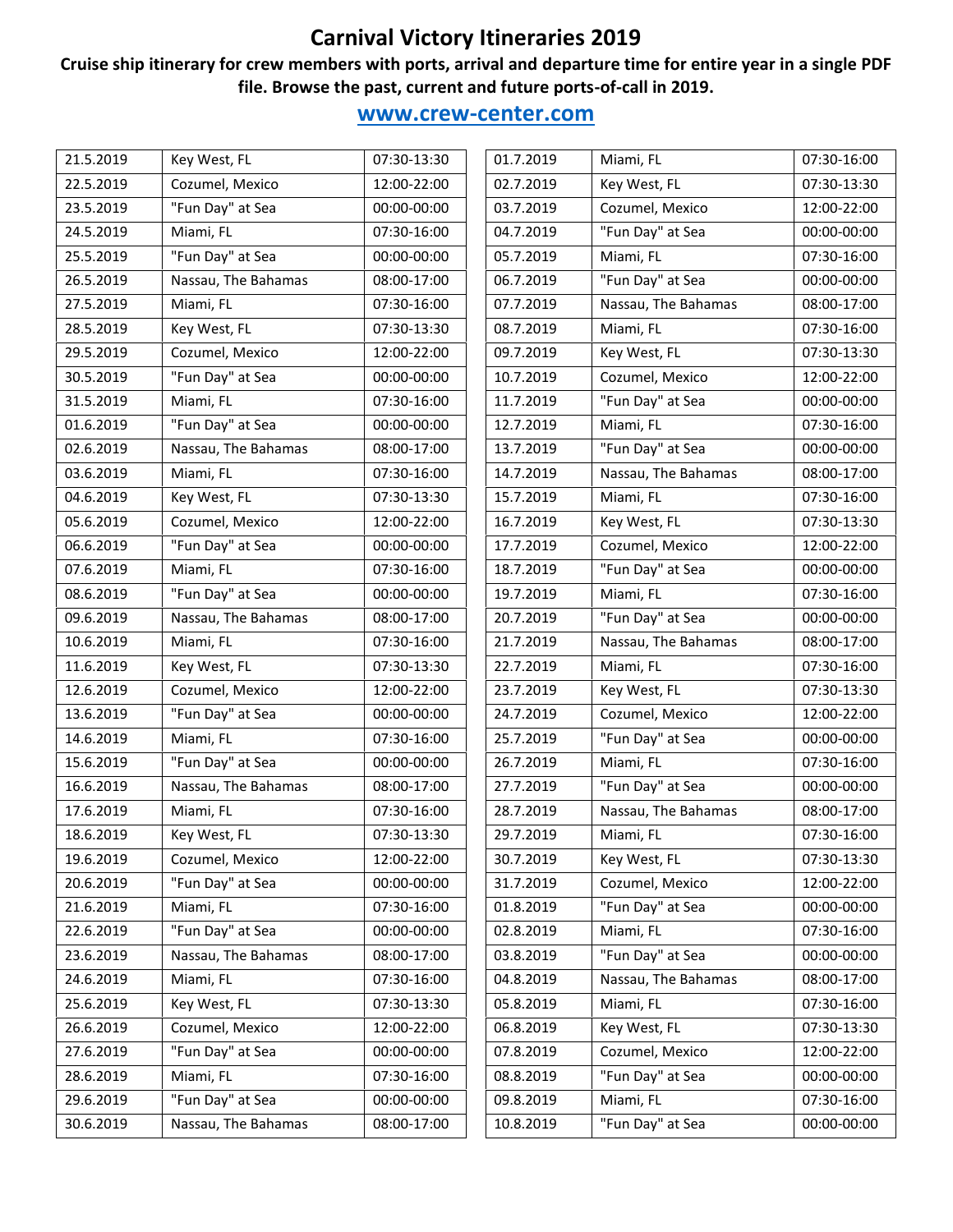#### **Cruise ship itinerary for crew members with ports, arrival and departure time for entire year in a single PDF file. Browse the past, current and future ports-of-call in 2019.**

| 11.8.2019 | Nassau, The Bahamas | 08:00-17:00 | 21.9.2019  | "Fun Day" at Sea    | 00:00-00:00 |
|-----------|---------------------|-------------|------------|---------------------|-------------|
| 12.8.2019 | Miami, FL           | 07:30-16:00 | 22.9.2019  | Nassau, The Bahamas | 08:00-17:00 |
| 13.8.2019 | Key West, FL        | 07:30-13:30 | 23.9.2019  | Miami, FL           | 07:30-16:00 |
| 14.8.2019 | Cozumel, Mexico     | 12:00-22:00 | 24.9.2019  | Key West, FL        | 07:30-13:30 |
| 15.8.2019 | "Fun Day" at Sea    | 00:00-00:00 | 25.9.2019  | Cozumel, Mexico     | 12:00-22:00 |
| 16.8.2019 | Miami, FL           | 07:30-16:00 | 26.9.2019  | "Fun Day" at Sea    | 00:00-00:00 |
| 17.8.2019 | "Fun Day" at Sea    | 00:00-00:00 | 27.9.2019  | Miami, FL           | 07:30-16:00 |
| 18.8.2019 | Nassau, The Bahamas | 08:00-17:00 | 28.9.2019  | "Fun Day" at Sea    | 00:00-00:00 |
| 19.8.2019 | Miami, FL           | 07:30-16:00 | 29.9.2019  | Nassau, The Bahamas | 08:00-17:00 |
| 20.8.2019 | Key West, FL        | 07:30-13:30 | 30.9.2019  | Miami, FL           | 07:30-16:00 |
| 21.8.2019 | Cozumel, Mexico     | 12:00-22:00 | 01.10.2019 | Key West, FL        | 07:30-13:30 |
| 22.8.2019 | "Fun Day" at Sea    | 00:00-00:00 | 02.10.2019 | Cozumel, Mexico     | 12:00-22:00 |
| 23.8.2019 | Miami, FL           | 07:30-16:00 | 03.10.2019 | "Fun Day" at Sea    | 00:00-00:00 |
| 24.8.2019 | "Fun Day" at Sea    | 00:00-00:00 | 04.10.2019 | Miami, FL           | 07:30-16:00 |
| 25.8.2019 | Nassau, The Bahamas | 08:00-17:00 | 05.10.2019 | "Fun Day" at Sea    | 00:00-00:00 |
| 26.8.2019 | Miami, FL           | 07:30-16:00 | 06.10.2019 | Nassau, The Bahamas | 08:00-17:00 |
| 27.8.2019 | Key West, FL        | 07:30-13:30 | 07.10.2019 | Miami, FL           | 07:30-16:00 |
| 28.8.2019 | Cozumel, Mexico     | 12:00-22:00 | 08.10.2019 | Key West, FL        | 07:30-13:30 |
| 29.8.2019 | "Fun Day" at Sea    | 00:00-00:00 | 09.10.2019 | Cozumel, Mexico     | 12:00-22:00 |
| 30.8.2019 | Miami, FL           | 07:30-16:00 | 10.10.2019 | "Fun Day" at Sea    | 00:00-00:00 |
| 31.8.2019 | "Fun Day" at Sea    | 00:00-00:00 | 11.10.2019 | Miami, FL           | 07:30-16:00 |
| 01.9.2019 | Nassau, The Bahamas | 08:00-17:00 | 12.10.2019 | "Fun Day" at Sea    | 00:00-00:00 |
| 02.9.2019 | Miami, FL           | 07:30-16:00 | 13.10.2019 | Nassau, The Bahamas | 08:00-17:00 |
| 03.9.2019 | Key West, FL        | 07:30-13:30 | 14.10.2019 | Miami, FL           | 07:30-16:00 |
| 04.9.2019 | Cozumel, Mexico     | 12:00-22:00 | 15.10.2019 | Key West, FL        | 07:30-13:30 |
| 05.9.2019 | "Fun Day" at Sea    | 00:00-00:00 | 16.10.2019 | Cozumel, Mexico     | 12:00-22:00 |
| 06.9.2019 | Miami, FL           | 07:30-16:00 | 17.10.2019 | "Fun Day" at Sea    | 00:00-00:00 |
| 07.9.2019 | "Fun Day" at Sea    | 00:00-00:00 | 18.10.2019 | Miami, FL           | 07:30-16:00 |
| 08.9.2019 | Nassau, The Bahamas | 08:00-17:00 | 19.10.2019 | "Fun Day" at Sea    | 00:00-00:00 |
| 09.9.2019 | Miami, FL           | 07:30-16:00 | 20.10.2019 | Nassau, The Bahamas | 08:00-17:00 |
| 10.9.2019 | Key West, FL        | 07:30-13:30 | 21.10.2019 | Miami, FL           | 07:30-16:00 |
| 11.9.2019 | Cozumel, Mexico     | 12:00-22:00 | 22.10.2019 | Key West, FL        | 07:30-13:30 |
| 12.9.2019 | "Fun Day" at Sea    | 00:00-00:00 | 23.10.2019 | Cozumel, Mexico     | 12:00-22:00 |
| 13.9.2019 | Miami, FL           | 07:30-16:00 | 24.10.2019 | "Fun Day" at Sea    | 00:00-00:00 |
| 14.9.2019 | "Fun Day" at Sea    | 00:00-00:00 | 25.10.2019 | Miami, FL           | 07:30-16:00 |
| 15.9.2019 | Nassau, The Bahamas | 08:00-17:00 | 26.10.2019 | "Fun Day" at Sea    | 00:00-00:00 |
| 16.9.2019 | Miami, FL           | 07:30-16:00 | 27.10.2019 | Nassau, The Bahamas | 08:00-17:00 |
| 17.9.2019 | Key West, FL        | 07:30-13:30 | 28.10.2019 | Miami, FL           | 07:30-16:00 |
| 18.9.2019 | Cozumel, Mexico     | 12:00-22:00 | 29.10.2019 | Key West, FL        | 07:30-13:30 |
| 19.9.2019 | "Fun Day" at Sea    | 00:00-00:00 | 30.10.2019 | Cozumel, Mexico     | 12:00-22:00 |
| 20.9.2019 | Miami, FL           | 07:30-16:00 | 31.10.2019 | "Fun Day" at Sea    | 00:00-00:00 |
|           |                     |             |            |                     |             |